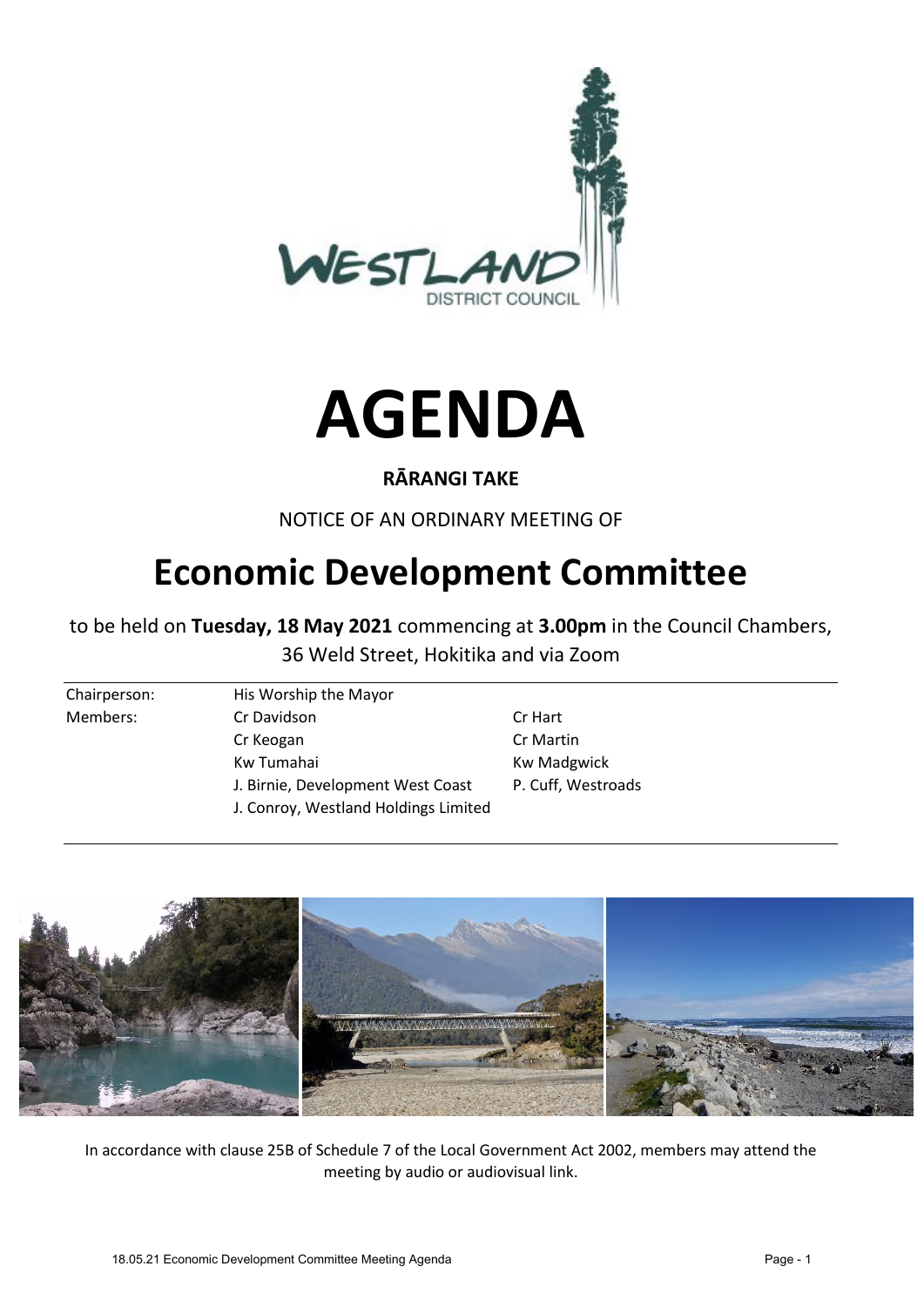# **Council Vision:**

*We work with the people of Westland to grow and protect our communities, our economy and our unique natural environment.* 

## **Purpose:**

The Council is required to give effect to the purpose of local government as prescribed by section 10 of the Local Government Act 2002. That purpose is:

- (a) To enable democratic local decision-making and action by, and on behalf of, communities; and
- (b) To promote the social, economic, environmental, and cultural well-being of communities in the present and for the future.

## **1. NGĀ WHAKAPAAHA APOLOGIES**

## **2. WHAKAPUAKITANGA WHAIPĀNGA DECLARATIONS OF INTEREST**

Members need to stand aside from decision-making when a conflict arises between their role as a Member of the Council and any private or other external interest they might have. This note is provided as a reminder to Members to review the matters on the agenda, and assess and identify where they may have a pecuniary or other conflict of interest, or where there may be a perception of a conflict of interest.

If a member feels they do have a conflict of interest, they should publicly declare that at the start of the meeting or of the relevant item of business and refrain from participating in the discussion or voting on that item. If a member thinks they may have a conflict of interest, they can seek advice from the Chief Executive or the Group Manager: Corporate Services (preferably before the meeting). It is noted that while members can seek advice the final decision as to whether a conflict exists rests with the member.

## **3. NGĀ TAKE WHAWHATI TATA KĀORE I TE RĀRANGI TAKE URGENT ITEMS NOT ON THE AGENDA**

Section 46A of the Local Government Official Information and Meetings Act 1987 states:

(7) An item that is not on the agenda for a meeting may be dealt with at the meeting if  $-$ 

(a) the local authority by resolution so decides, and

- (b) the presiding member explains at the meeting at a time when it is open to the public, -
- (i) the reason why the item is not on the agenda; and
	- (ii) the reason why the discussion of the item cannot be delayed until a subsequent meeting.

(7A) Where an item is not on the agenda for a meeting, -

- (a) that item may be discussed at the meeting if  $-$
- (i) that item is a minor matter relating to the general business of the local authority; and

(ii) the presiding member explains at the beginning of the meeting, at a time when it is open to the public, that the item will be discussed at the meeting; but

(b) No resolution, decision, or recommendation may be made in respect of that item except to refer that item to a subsequent meeting of the local authority for further discussion.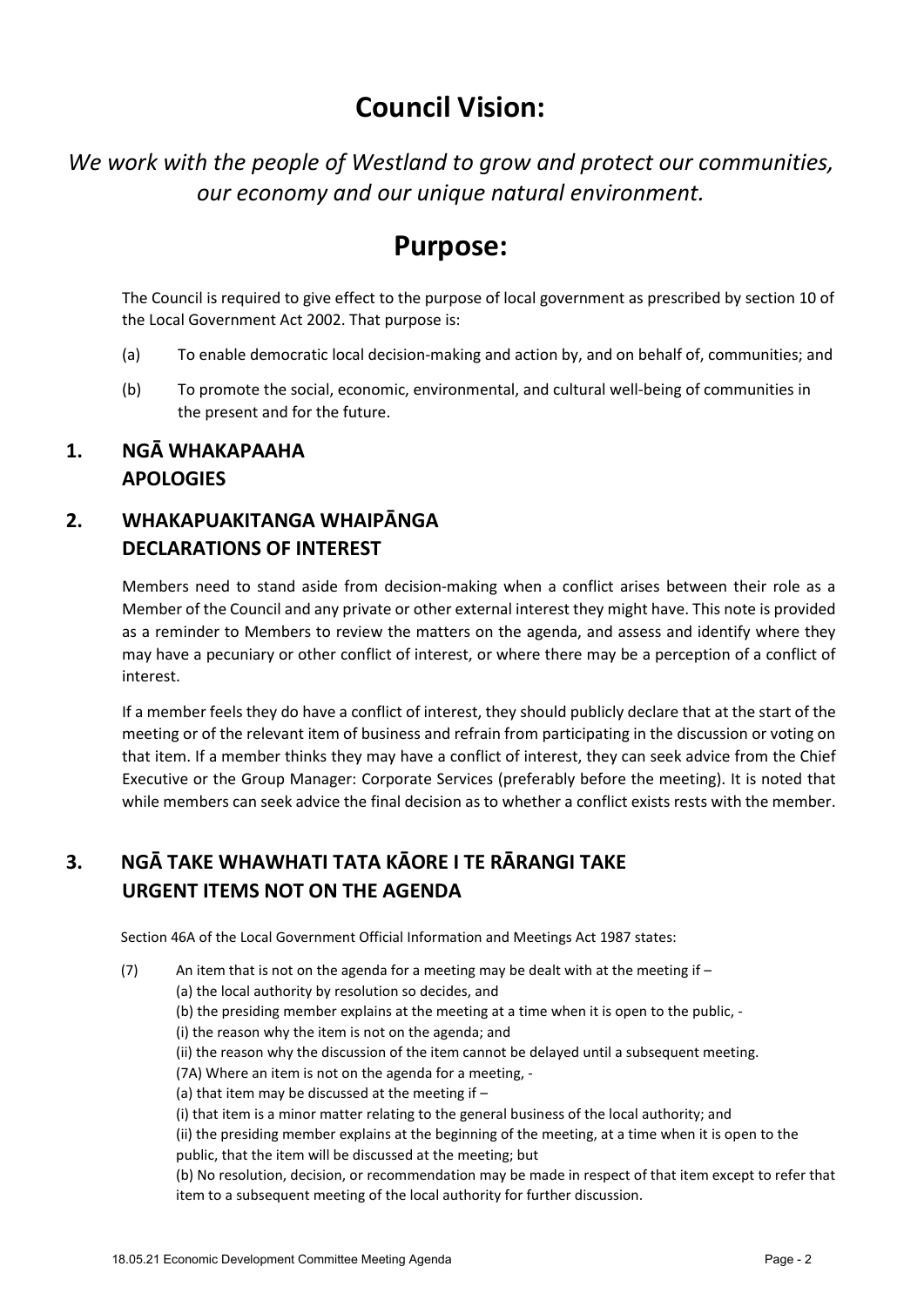## **4. NGĀ MENETI O TE HUI KAUNIHERA**

### **MINUTES OF MEETINGS**

Minutes circulated separately via Microsoft teams/email.

- **Economic Development Committee Meeting Minutes 16 February 2021**
- **5. ACTION LIST** (Pages 5 ‐ 6)

## **6. NGĀ TĀPAETANGA PRESENTATIONS**

- **Westpower Projects** Peter Armstrong, Chief Executive Officer, Westpower
- **Westland Holdings Limited Quarterly Report**  Joanne Conroy, Chair, Westland Holdings Limited Chris Gouley, Director, Westland Holdings Limited Chris Rae, Director, Westland Holdings Limited

## **7. PŪRONGO KAIMAHI STAFF REPORTS**

 **District Economic Stimulus Fund Report** (Pages 7 ‐ 11) Te Aroha Cook, Group Manager: Regulatory and Community Services

## **8. KA MATATAPU TE WHAKATAUNGA I TE TŪMATANUI RESOLUTION TO GO INTO PUBLIC EXCLUDED**

(to consider and adopt confidential items)

Resolutions to exclude the public: Section 48, Local Government Official Information and Meetings Act 1987.

The general subject of the matters to be considered while the public are excluded, the reason for passing this resolution in relation to each matter and the specific grounds under Section 48(1) of the Local Government Official Information and Meetings Act 1987 for the passing of the resolution are as follows:

| <b>Item</b><br>No. | <b>General subject of</b><br>each matter to be<br>considered | <b>Reason for passing</b><br>this resolution in<br>relation to each<br>matter | Ground(s) under Section 48(1) for the<br>passing of this resolution                                                                                                                                                       |
|--------------------|--------------------------------------------------------------|-------------------------------------------------------------------------------|---------------------------------------------------------------------------------------------------------------------------------------------------------------------------------------------------------------------------|
| 1.                 | Confidential Minutes-<br>16 February 2021                    | Good<br>to<br>reason<br>withhold exist under<br>Section 7                     | That the public conduct of the relevant<br>part of the proceedings of the meeting<br>would be likely to result in the disclosure<br>of information for which good reason for<br>withholding exists.<br>Section $48(1)(a)$ |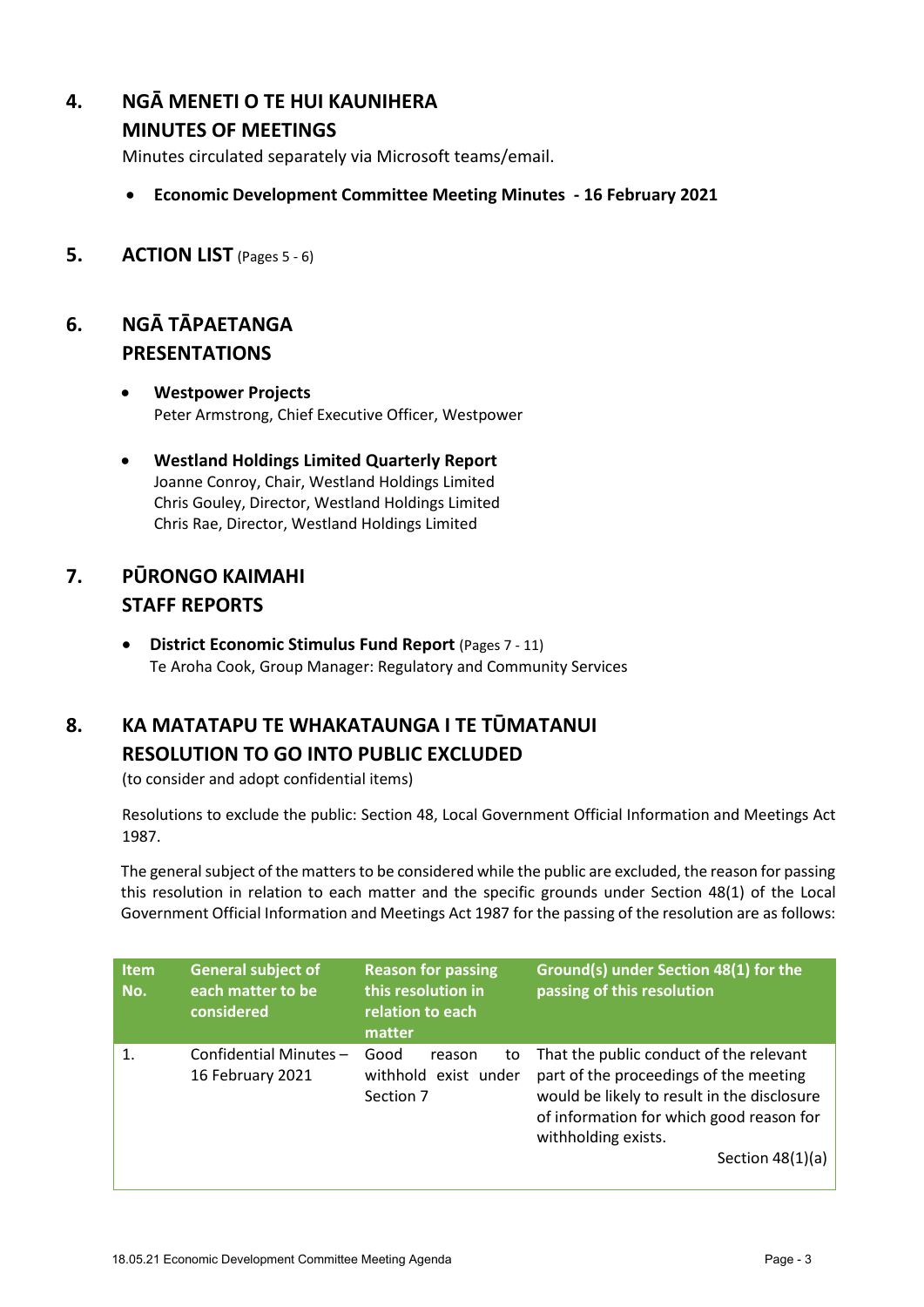| <b>Provincial Growth</b><br>Fund Update | Good<br>to<br>reason<br>withhold exist under<br>Section 7 | That the public conduct of the relevant<br>part of the proceedings of the meeting<br>would be likely to result in the disclosure<br>of information for which good reason for<br>withholding exists.<br>Section $48(1)(a)$ |
|-----------------------------------------|-----------------------------------------------------------|---------------------------------------------------------------------------------------------------------------------------------------------------------------------------------------------------------------------------|
|                                         |                                                           |                                                                                                                                                                                                                           |

This resolution is made in reliance on sections 48(1)(a) and (d) of the Local Government Official Information and Meetings Act 1987 and the particular interests or interests protected by section 7 of that Act, which would be prejudiced by the holding of the relevant part of the proceedings of the meeting in public are as follows:

| 1,2 | Enable any local authority holding the information to carry on, without prejudice or<br>disadvantage, negotiations (including commercial and industrial negotiations)<br>(Section 7(2)(i))                             |  |
|-----|------------------------------------------------------------------------------------------------------------------------------------------------------------------------------------------------------------------------|--|
|     |                                                                                                                                                                                                                        |  |
| 1,2 | Protect information where the making available of the information:<br>would be likely unreasonably to prejudice the commercial position of the person who<br>(ii)<br>supplied or who is the subject of the information |  |
|     | (Section 7(2)(b))                                                                                                                                                                                                      |  |
|     | Maintain legal professional privilege<br>(Section 7(2)(g))                                                                                                                                                             |  |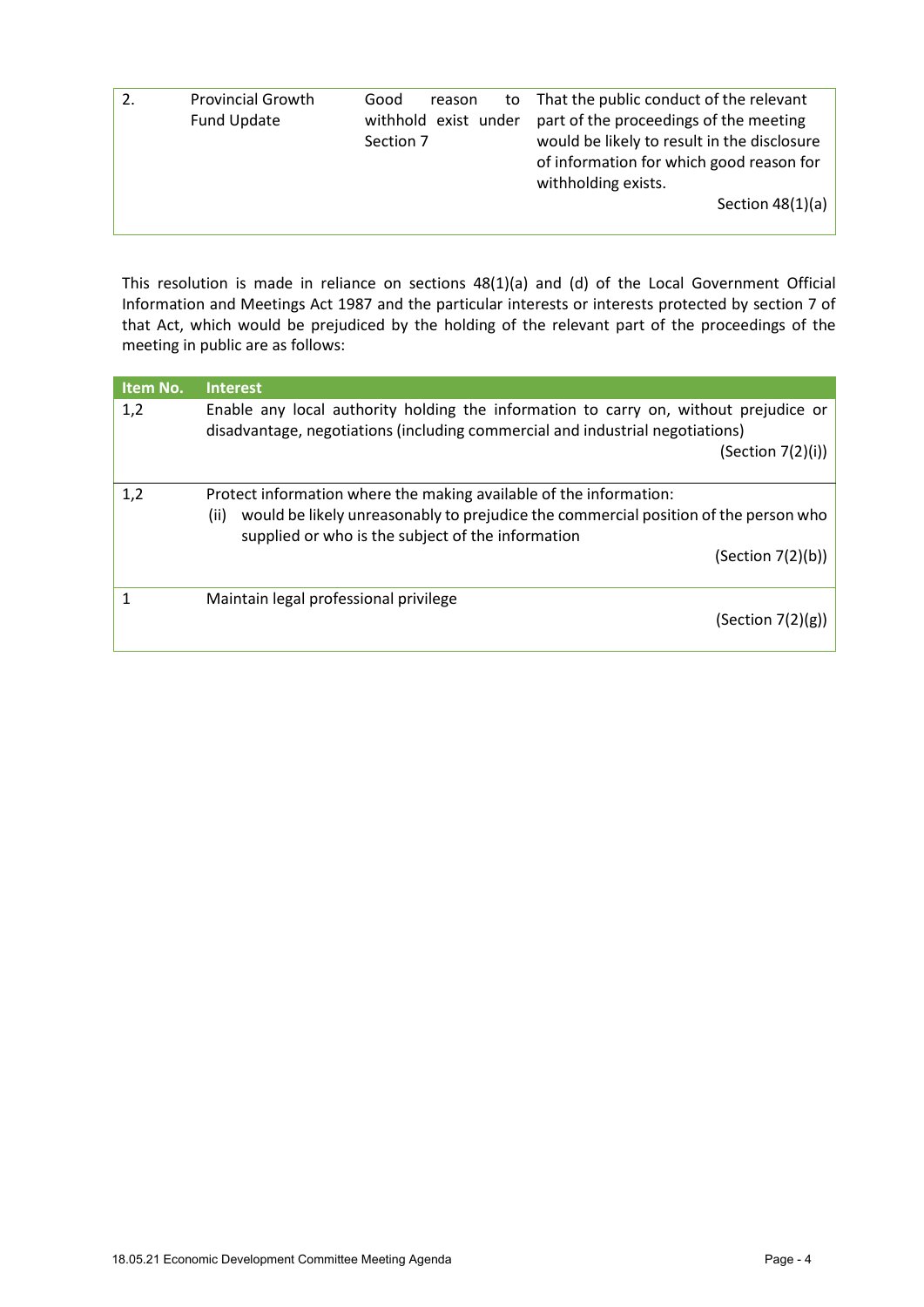#### **ECONOMIC DEVELOPMENT COMMITTEE – ACTION LISTING 18.05.21**

| <b>Date</b> | Item                                                                        | <b>Action Required</b>                                                                                            | <b>Status</b>                                                                                                                                                                                                                                                                                                                                                                                                                                                                                                                           | Lead<br><b>Officer</b>                        |
|-------------|-----------------------------------------------------------------------------|-------------------------------------------------------------------------------------------------------------------|-----------------------------------------------------------------------------------------------------------------------------------------------------------------------------------------------------------------------------------------------------------------------------------------------------------------------------------------------------------------------------------------------------------------------------------------------------------------------------------------------------------------------------------------|-----------------------------------------------|
| 21.01.20    | Development West Coast.                                                     | Mayor and CE to meet with DWC<br>regarding resilience for the region.                                             | The Lifelines Group have met to discuss resilience to<br>the region, and a list of provisional items for across<br>the West Coast has been drafted which will cover<br>transport, communications and power. This is<br>currently with Emergency Management West Coast<br>to take to the Lifelines Group, and will come back to<br>the Economic Development Committee.<br>CDEM have been successful in receiving a \$90K grant<br>to progress business case development for Lifelines<br>and critical civil defence support requirements | <b>Chief Executive</b>                        |
| 14.07.20    | Hokitika Airport Site Visit.                                                | Mayor and Councillors to visit the<br>Hokitika Airport to view the proposed<br>extension.                         | The next step in visualising the Hokitika Airport<br>Masterplan work is waiting for the building extension<br>to be confirmed, with a site visit thereafter.<br>Building works well advanced. Once waterproof we<br>can organise a visit                                                                                                                                                                                                                                                                                                | Chief Executive/Mel<br>Anderson               |
| 16.02.21    | PGF and Shovel Ready<br>Projects Update.                                    | Updates to be provided at each meeting.                                                                           | Organised with Warren Gilbertson.                                                                                                                                                                                                                                                                                                                                                                                                                                                                                                       | Chief Executive &<br><b>District Assets</b>   |
| 16.02.21    | Letter of support to Alan<br>Giles, Westland Kart Club.                     | Letter of support to be written to Alan<br>Giles supporting in principle a Go Kart<br><b>Street Racing Event.</b> | Actioned                                                                                                                                                                                                                                                                                                                                                                                                                                                                                                                                | Office of the Chief<br>Executive.             |
| 16.02.21    | Franz Josef and Fox Glacier<br>- Destination Management<br>Planning Update. | Updates to be provided at each meeting.                                                                           | Development West Coast are currently working on<br>destination management planning processes for the<br>whole region.                                                                                                                                                                                                                                                                                                                                                                                                                   | <b>Chief Executive</b>                        |
| 16.02.21    | Email the Committee a full<br>list of PGF projects and<br>current status.   | To be compiled and emailed by District<br>Assets.                                                                 | Supplied as part of the reference material                                                                                                                                                                                                                                                                                                                                                                                                                                                                                              | Chief Executive and<br><b>District Assets</b> |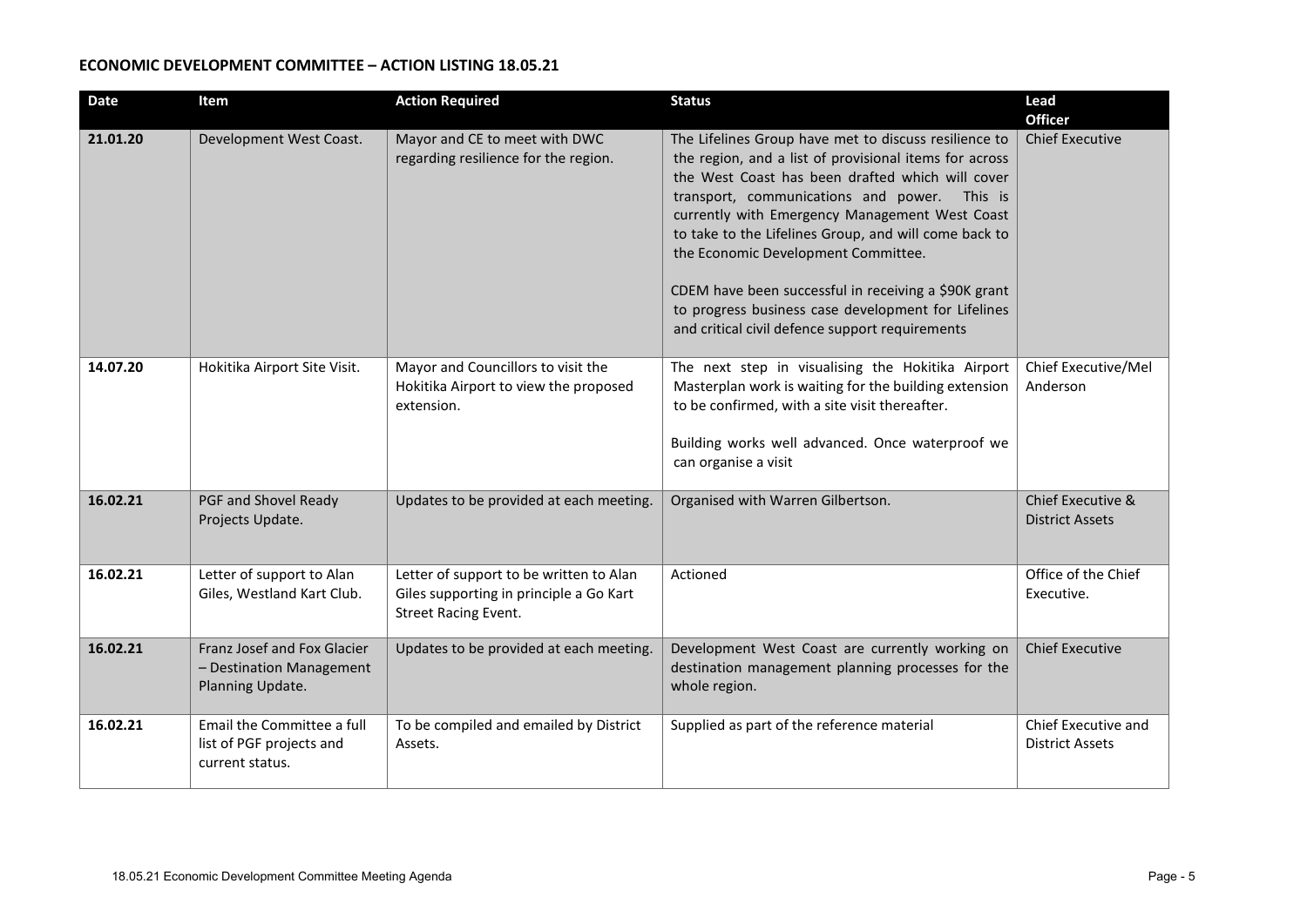#### **ECONOMIC DEVELOPMENT COMMITTEE – ACTION LISTING 18.05.21**

| 16.02.21 | Events Strategy. | Chief Executive to speak to the item. | Destination Westland (DW) lead events on behalf of $\vert$ Office of the Chief |            |
|----------|------------------|---------------------------------------|--------------------------------------------------------------------------------|------------|
|          |                  |                                       | Council.                                                                       | Executive. |
|          |                  |                                       |                                                                                |            |
|          |                  |                                       |                                                                                |            |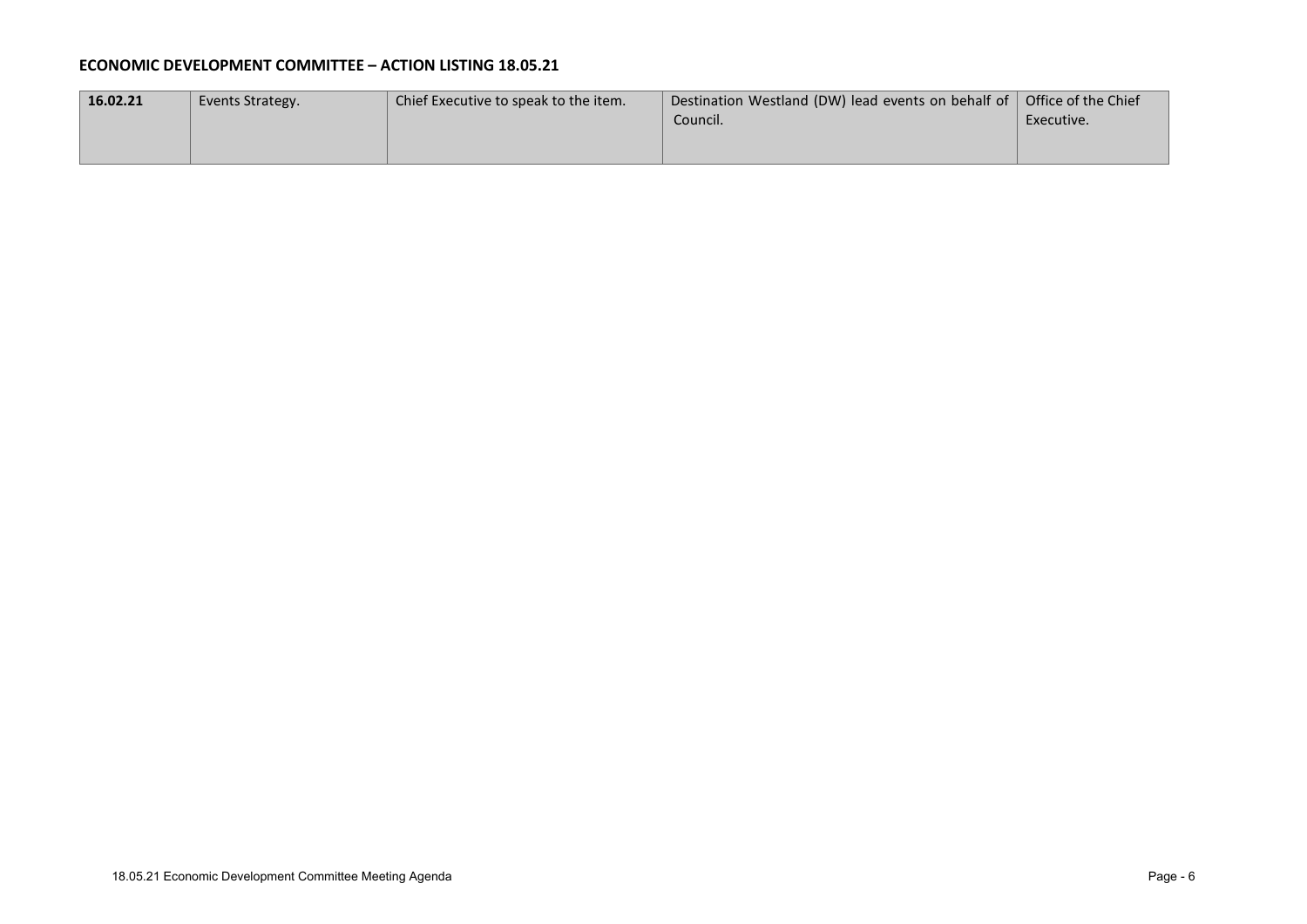

# **Report to Committee**

**DATE:** 18 May 2021

**TO:** Economic Development Committee

**FROM:** Community Development Advisor

#### DISTRICT ECONOMIC STIMULUS FUND REPORT

#### **1. Summary**

- 1.1. The purpose of this report is to update Council on the District Economic Stimulus Fund and consider options for the remaining funds.
- 1.2. This issue arises from communication from Development West Coast (DWC) advising of remaining funds.
- 1.3. Council seeks to meet its obligations under the Local Government Act 2002 and the achievement of the District Vision adopted by the Council in May 2018, which are set out in the Long Term Plan 2018-28. Refer page 2 of the agenda.
- 1.4. This report concludes by recommending that Committee resolves to reopen the District Economic Stimulus Fund (DESF) to the Westland District for applications to utilise the \$20,000 unused funding.

#### **2. Background**

- 2.1 The reason the report has come before the Committee is due to communication from Development West Coast regarding the District Economic Stimulus Fund (DESF).
	- 2.1.1. Westland District Council met its obligations in providing DWC with the appropriate applications for funding by the required date of 30 June 2016.
	- 2.1.2.The funding for Westland REAP was ultimately not required, due to matters out of the control of Westland District Council.
	- 2.1.3.This has resulted in \$20,000 of the agreed funding not being used.

#### **3. Current Situation**

3.1. The current situation is that Development West Coast have advised there is \$20,000 funding that is unused from the District Economic Stimulus Fund (DESF) and that Westland District Council be given the opportunity to belatedly nominate an additional project or projects (outside the original timeframe) in order to utilise the unused funding following the original District Economic Stimulus Fund criteria, priorities and application process. The purpose of the DESF fund is to stimulate business development and growth.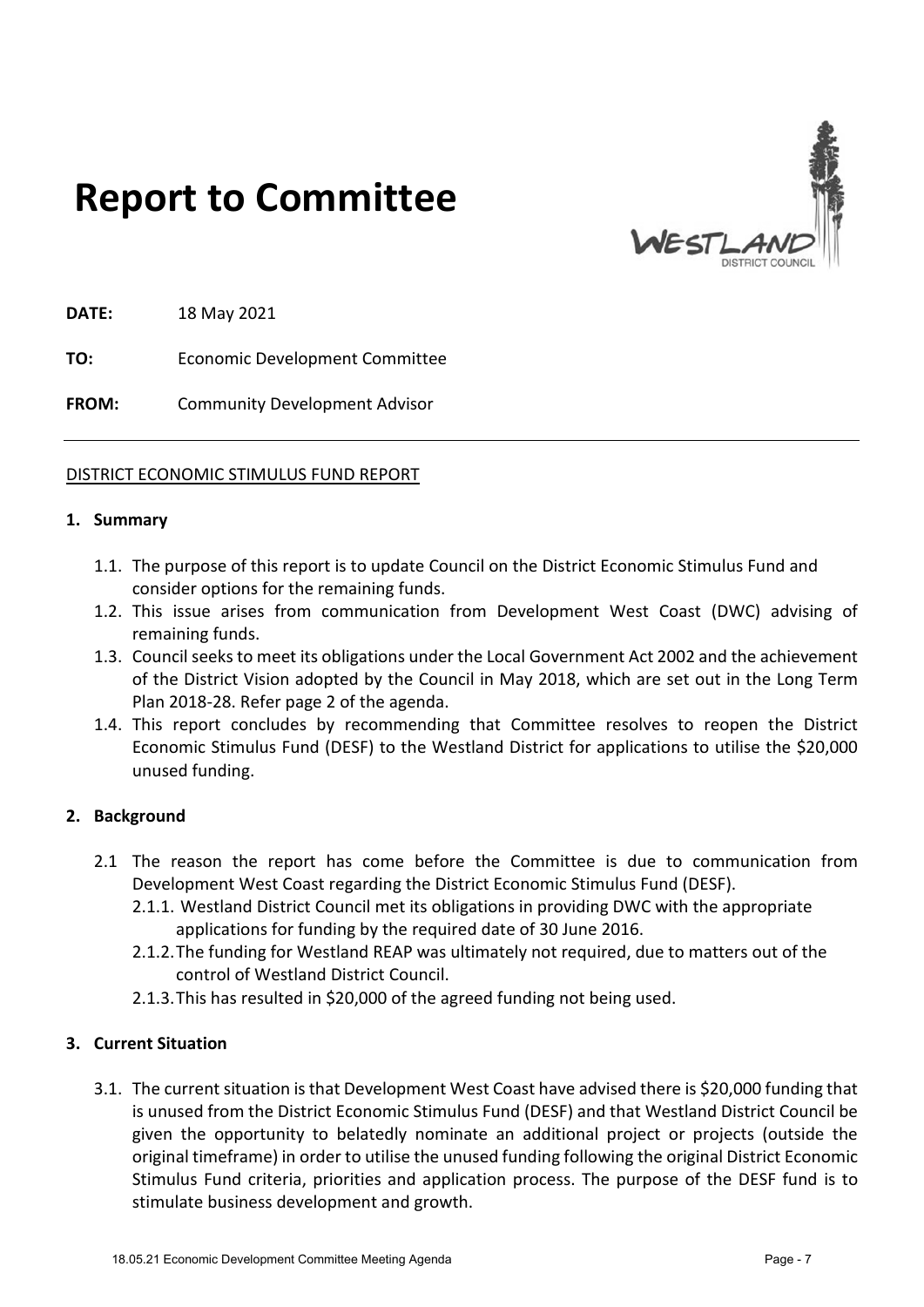#### 3.2. DESF Criteria

All projects and proposals must:

- Comply with the objectives of the DWC Deed of Trust ("the Deed");
- Provide a minimum of 10% equity pursuant of the Deed;
- Demonstrate how the project will promote employment opportunities and/or generate sustainable economic benefit for the district;
- Demonstrate how the project will support business;
- Must demonstrate leverage of additional funding from other sources;
- Flow via the respective District Council.

The following projects/proposals **will not be eligible** for DESF Funding:

- Projects that receive other DWC funding;
- Feasibility studies:
- Compliance and regulatory costs (e.g. Obtaining certification or resource consent);
- Public/Community projects, such as:
	- Sport and recreational facilities and buildings;
	- Community Halls;
	- Theatres
	- Museums;
	- Art Galleries;
	- Memorials

#### 3.3. Priorities

Priority will be given to applications that:

- Have employment opportunities as a direct effect of the distribution;
- Leverage other funding
- 3.4. Application Process
	- Applications and proposals are developed by each district council and submitted to DWC.

#### **4. Options**

- 4.1. Option 1: Westland District Council reopen the District Economic Stimulus Fund to the Westland District for applications, for a period of one month, for the DESF funding (\$20,000). Council consider applications that meet the purpose and criteria of the fund, and then submit to Development West Coast.
- 4.2. Option 2: Westland District Council communicate to Development West Coast that Westland does not intend to reopen the DESF fund.

#### **5. Risk Analysis**

5.1. Risk has been considered and no risks have been identified.

#### **6. Health and Safety**

6.1. Health and Safety has been considered and no items have been identified.

#### **7. Significance and Engagement**

7.1. The level of significance has been assessed as being low.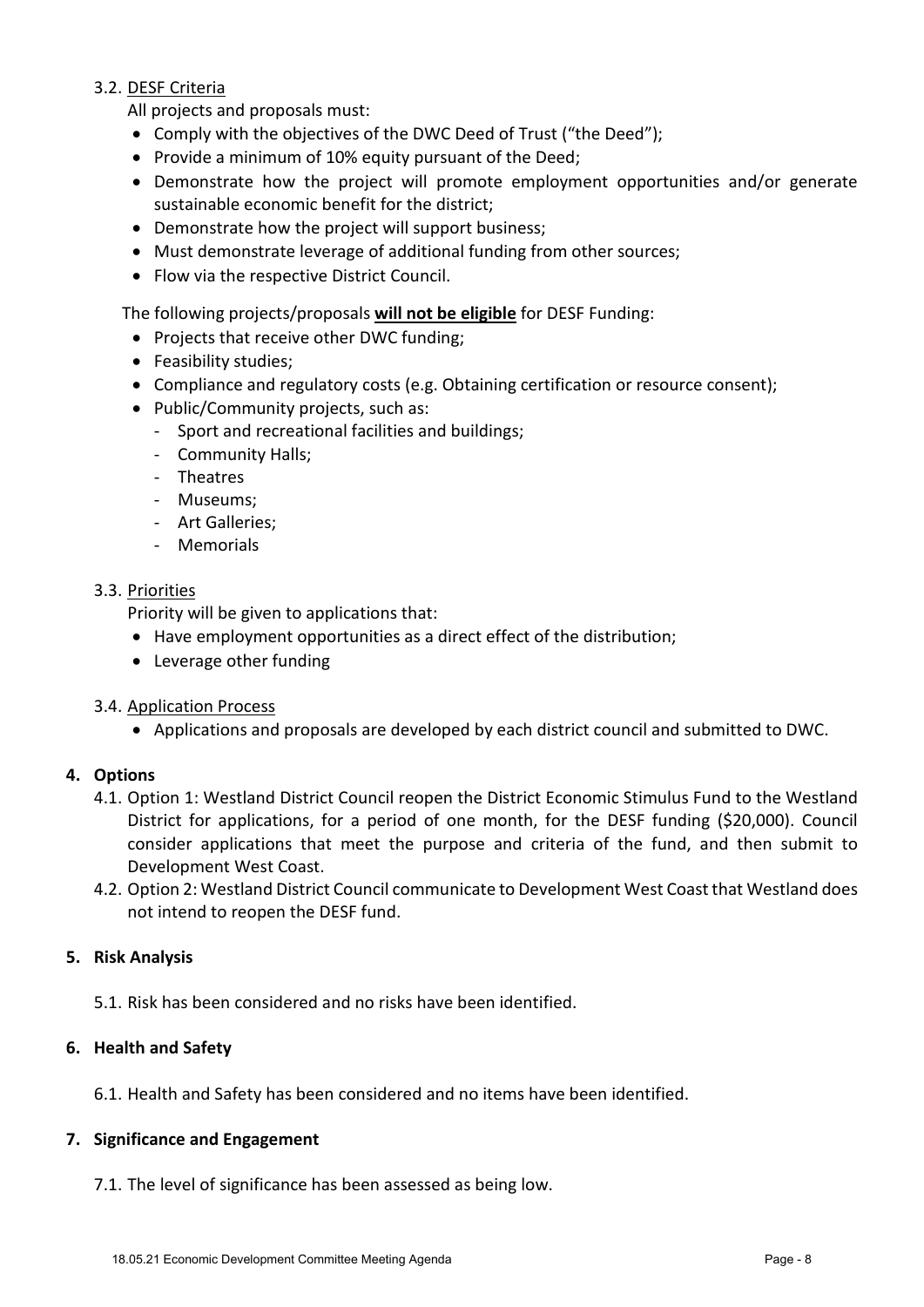7.2. The District Economic Stimulus Fund will be reopened and engage the Westland District, for applications to utilise the \$20,000 unused funding. Funding will be open for a period of 32 days.

#### **8. Assessment of Options (including Financial Considerations)**

- 8.1. Option 1 Westland District Council reopen the District Economic Stimulus Fund to the Westland District and receive applications for funding of \$20,000. Council consider applications that meet the purpose and criteria of the fund, and then submit to Development West Coast. This option will provide an opportunity for a small economic stimulus to the benefit of the Westland District.
- 8.2. Option 2: Westland District Council communicate to Development West Coast that Westland does not intend to reopen the DESF fund. This option removes the opportunity of a small economic stimulus.
- 8.3. There are no financial implications to this option;

#### **9. Preferred Option(s) and Reasons**

- 9.1. The preferred option is Option 1. Westland District Council reopen the District Economic Stimulus Fund to the Westland District and receive applications for funding of \$20,000. Economic Development Committee consider applications that meet the purpose and criteria of the fund, and then submit to Development West Coast.
- 9.2. The reason that Option 1 has been identified as the preferred option is that it will provide an opportunity for a small economic stimulus to the benefit of the Westland District.

#### **10. Recommendation(s)**

- 10.1. That the report be received.
- 10.2. That Westland District Council reopen the District Economic Stimulus Fund to the Westland District and receive applications for the unused funding of \$20,000. Funding is open for a period of 32 days;
- 10.3. That Council consider applications that meet the purpose and criteria of the fund, and then submit the preferred applicants to Development West Coast.

**Sarah Brown Community Development Advisor** 

**Appendix 1:** District Economic Stimulus Fund Policy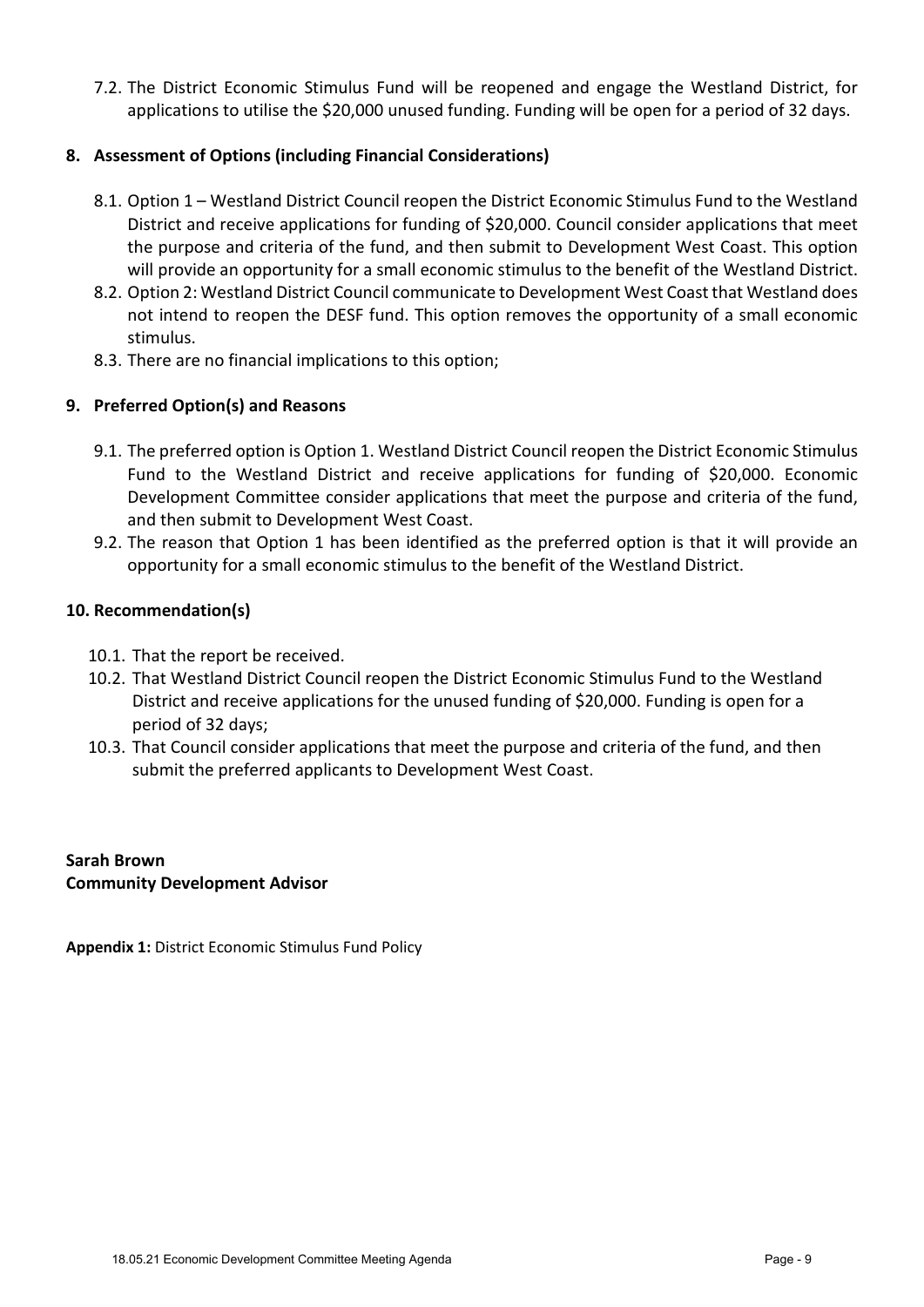## **District Economic Stimulus Fund (DESF) Policy**

#### **STATUS: CONFIDENTIAL**

## **Preamble and Purpose of Fund**

The purpose of this Fund is to stimulate business development and growth in each West Coast district. DWC Trustees have agreed to provide funding to each of the West Coast district councils as a financial stimulus in light of the current economic challenges unique to each district. The district councils will administer the Fund on behalf of their districts. The Fund shall be applied in such a way so as to leverage additional funding from other funding sources.

## **The Fund**

Up to \$1 million will be granted to each District. The funding must be applied to projects that meet the objects of the Trust Deed and the specific criteria of the DESF.

## **Available Resources**

DWC will grant up to \$1 million to each of the three districts for approved DESF projects.

The funding will be made available from 1st October 2015. Applications for funding must be received by DWC by 30 June 2016.

## **Criteria**

All projects and proposals must:

- Comply with the Objects of the DWC Deed of Trust ("the Deed");
- Provide a minimum of 10% equity pursuant to the Deed;
- Demonstrate how the project will promote employment opportunities and/or generate sustainable economic benefit for the District;
- Demonstrate how the project will support business;
- Must demonstrate leverage of additional funding from other sources;
- Flow via the respective District Council.

The following projects/proposals **will not** be eligible for DESF Funding:

- Projects that have received other DWC funding;
- Feasibility studies;
- Compliance and regulatory costs (eg. obtaining certification or resource consent);
- Public/community projects, such as:
	- Sport and recreational facilities and buildings;
	- Community halls;
	- Theatres;
	- Museums;
	- Art Galleries;
	- **Memorials**

## **Priorities**

Priority will be given to applications that:

- Have employment opportunities as a direct effect of the distribution;
- Leverage other funding.